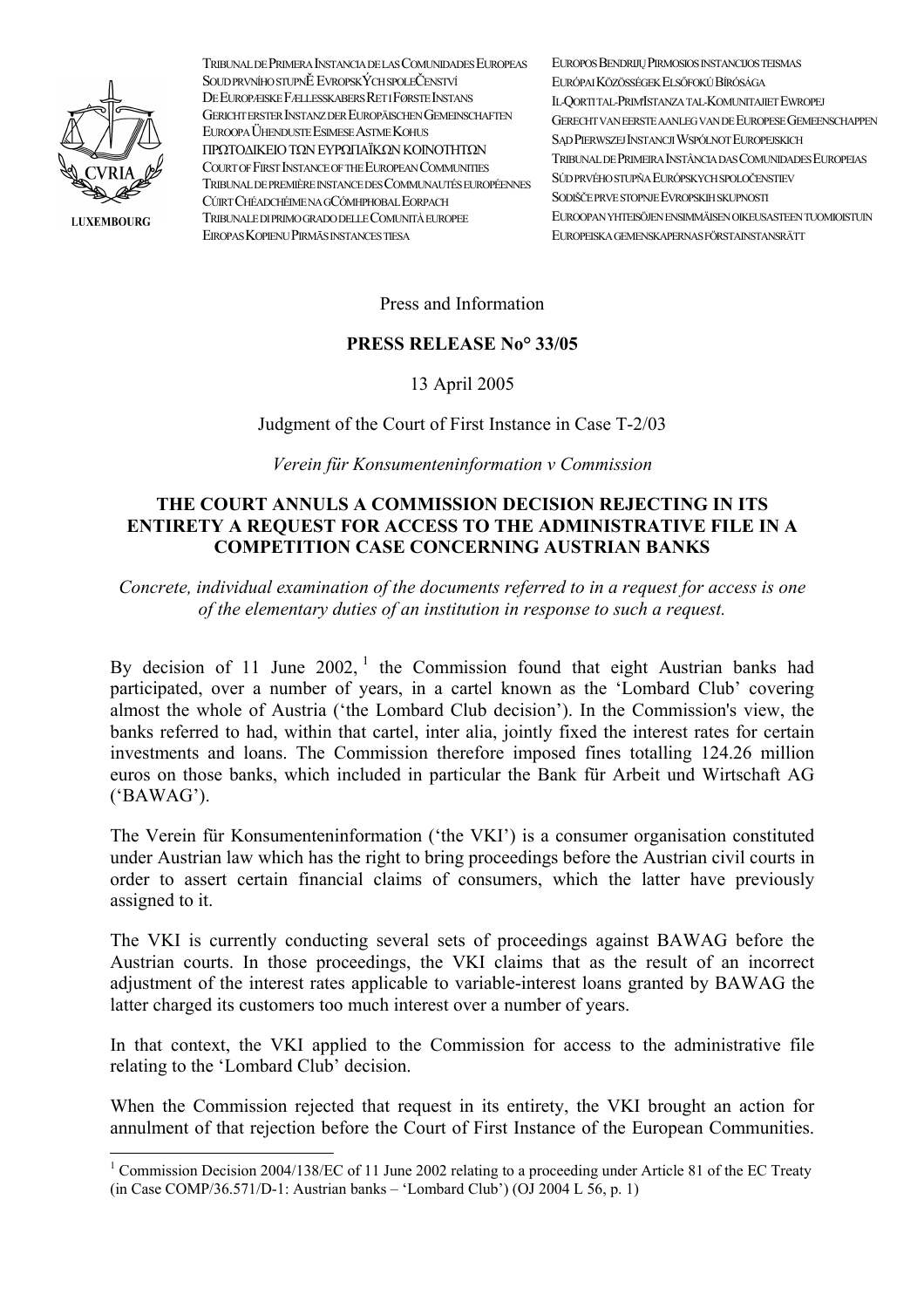The VKI submits inter alia that it is incompatible with the right of access to documents and, in particular, with the Regulation regarding public access to European Parliament, Council and Commission documents<sup>[2](#page-1-0)</sup> to refuse access to the whole of an administrative file without having first actually examined each of the documents contained in the file. In its view, the Commission should, at the very least, have granted it partial access to the file.

The Court of First Instance observes, first of all, that the institution to which a request for access to documents is made under the regulation concerning access to documents is obliged to examine and reply to that request and, in particular, to determine whether any of the exceptions referred to in that regulation is applicable to the documents in question.

The Court then holds that **where an institution receives such a request it is required, in principle, to carry out a concrete, individual assessment of the content of the documents referred to in the request**. However, that approach, to be adopted in principle, does not mean that such an examination is required in all circumstances. Since the purpose of the concrete, individual examination which the institution must in principle undertake in response to a request for access is to enable the institution in question to assess, on the one hand, the extent to which an exception to the right of access is applicable and, on the other, the possibility of partial access, such an examination may not be necessary where, due to the particular circumstances of the individual case, it is obvious that access must be refused or, on the contrary, granted.

In this case, the Court finds that the exceptions relied on by the Commission do not necessarily apply to the whole of the Lombard Club file and that, even in the case of the documents to which they may apply, they may concern only certain passages in those documents.

## Consequently, **the Commission was bound, in principle, to carry out a concrete, individual examination of each of the documents referred to in the request in order to determine whether any exceptions applied or whether partial access was possible.**

The Court adds that it is only in exceptional cases and only where the administrative burden entailed by a concrete, individual examination of the documents proves to be particularly heavy, thereby exceeding the limits of what may reasonably be required, that derogation from that obligation to examine the documents may be permissible.

Without ruling definitively on whether the examination required of the Commission in this case is unreasonable, the Court finds that it is not apparent from the reasons for the contested decision that the Commission considered specifically and exhaustively the various options available to it in order to take steps which would not impose an unreasonable amount of work on it but would, on the other hand, increase the chances that the applicant might receive, at least in respect of part of its request, access to the documents concerned.

Consequently, the Court annuls the Commission's decision.

 $\overline{a}$ 

<span id="page-1-0"></span><sup>&</sup>lt;sup>2</sup> Regulation (EC) No 1049/2001 of the European Parliament and of the Council of 30 May 2001 regarding public access to European Parliament, Council and Commission documents (OJ 2001 L 145, p..43).